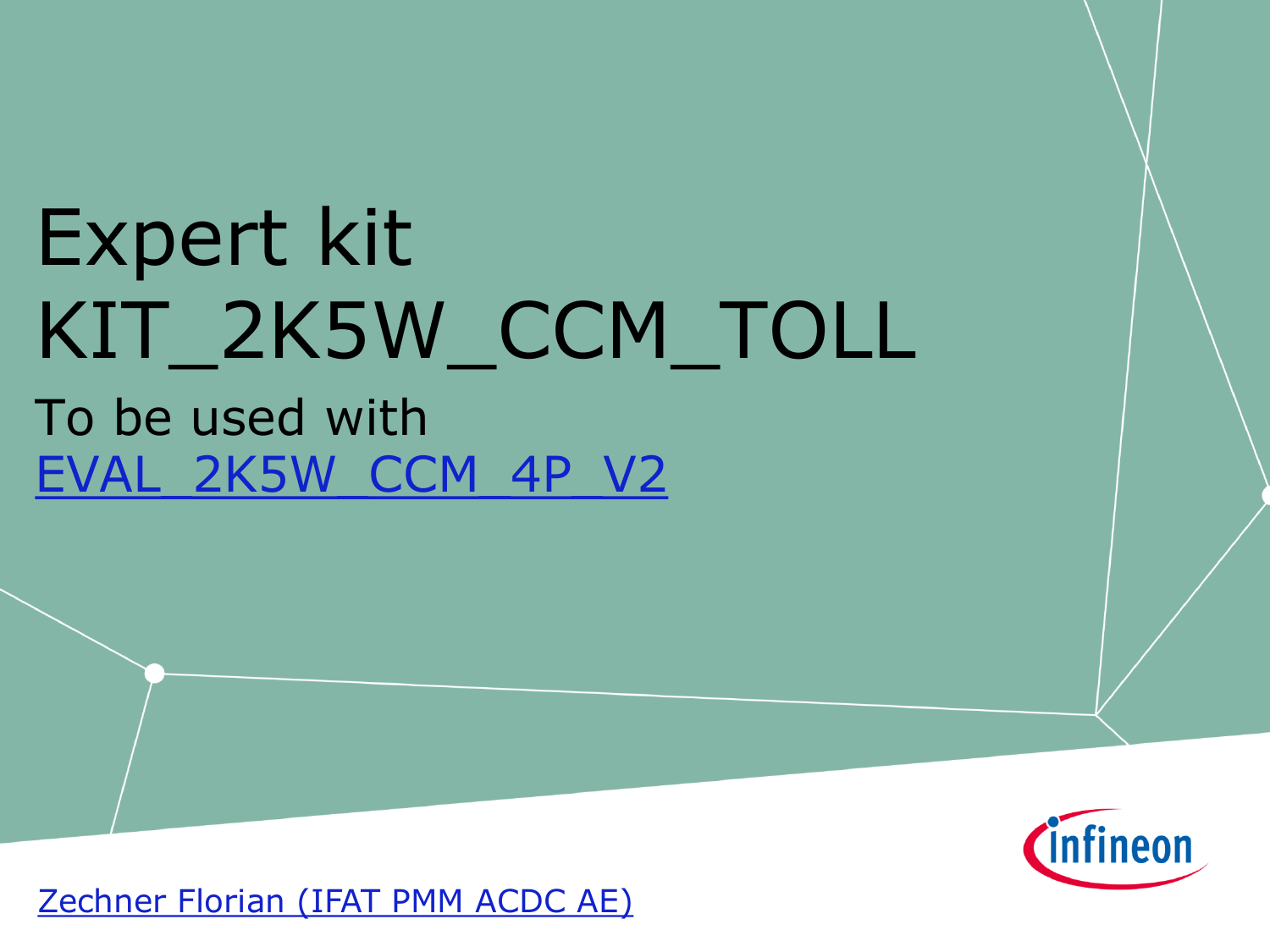## Expert kit



### KIT\_2K5W\_CCM\_TOLL



#### Technical & order details

To be used together with: [EVAL\\_2K5W\\_CCM\\_4P\\_V2](https://www.infineon.com/cms/de/product/evaluation-boards/eval_2k5w_ccm_4p_v2/)

| <b>Parameter</b>            | <b>Value</b>               |
|-----------------------------|----------------------------|
| Input voltage               | 85 $V_{AC}$ ~ 265 $V_{AC}$ |
| Input current               | $<$ 14 A <sub>eff</sub>    |
| Output Voltage &<br>current | 400 $V_{DC}$ 6.25 A        |
| Output power                | 2.5k W@V $_{in}$ =230 V;   |
| Peak efficiency             | >98% @ 230 $V_{AC}$        |

| Learn more             |                     |  |
|------------------------|---------------------|--|
| Sales name             | KIT 2K5W CCM TOLL   |  |
| SAP Mat number         | SP001690906         |  |
| Infineon order<br>code | KIT2K5WCCMTOLLTOBO1 |  |

| <b>Features</b>                                                                                                                                                                                                                                                 | <b>Benefits</b>                                                                                                                          |  |
|-----------------------------------------------------------------------------------------------------------------------------------------------------------------------------------------------------------------------------------------------------------------|------------------------------------------------------------------------------------------------------------------------------------------|--|
| Convenient SMD upgrade kit for<br>the EVAL 2K5W CCM 4P V2 PFC evaluation board<br>Modifies the PFC stage to SMD solution by just replacing the<br>heatsink with it's already assembled devices<br>Topology: CCM PFC<br>Assembled on heat sink for plug and play | Easy to use SMD solution<br>Thermal management example<br>SMD vs. THD comparison in same environment<br>Plug and play module for CCM PFC |  |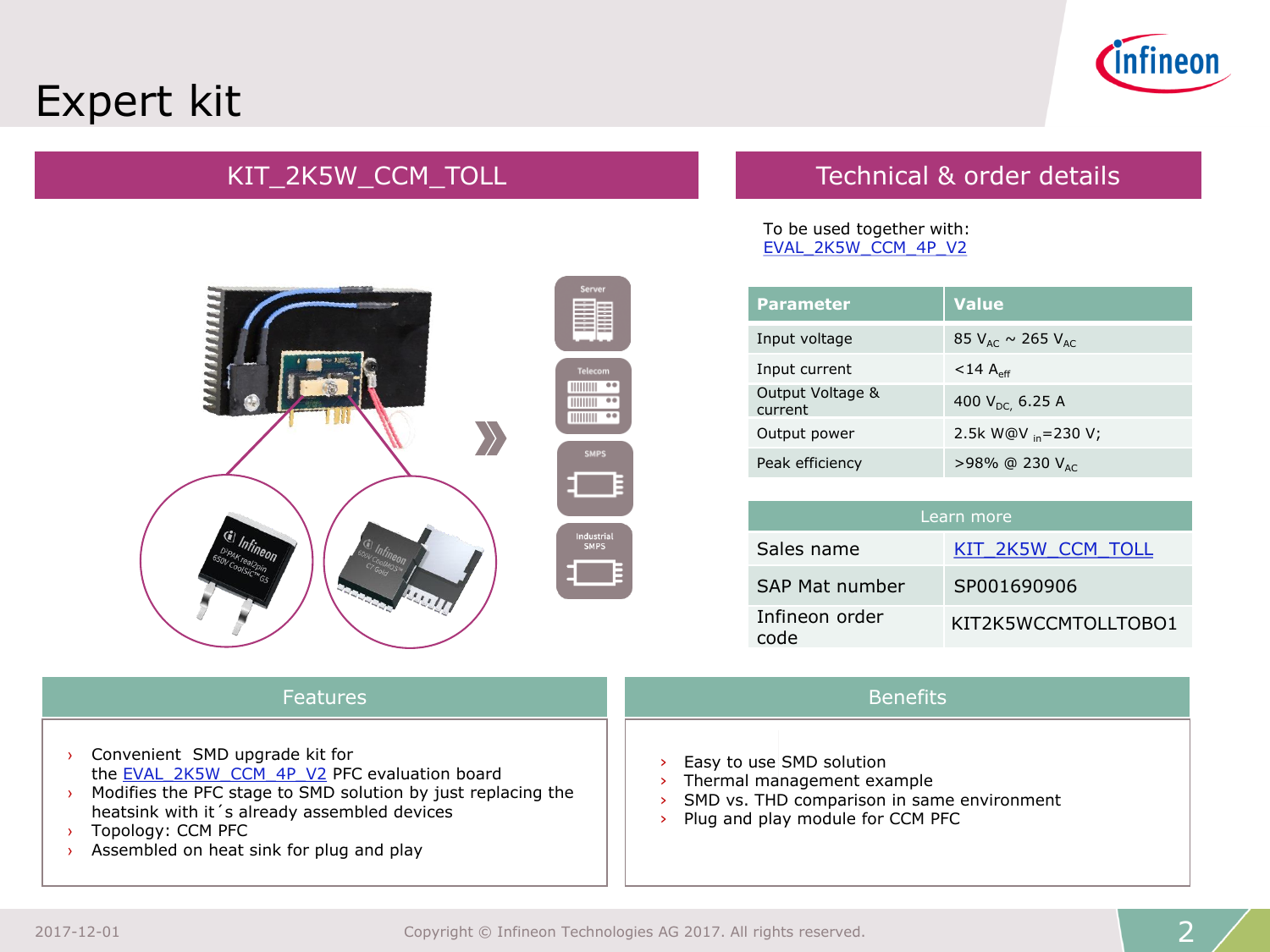## Expert kit KIT\_2K5W\_CCM\_TOLL





600 V CoolMOS™ G7 ([IPT60R028G7\)](https://www.infineon.com/cms/de/product/power/mosfet/500v-900v-coolmos-n-channel-power-mosfet/600v-coolmos-n-channel-power-mosfet/ipt60r028g7/)

#### CoolSiC™ Schottky diode 650 V G5 [\(IDK12G65C5\)](https://www.infineon.com/cms/de/product/power/silicon-carbide-sic/coolsic-schottky-diode/idk12g65c5/)

#### **Ordering code: KIT\_2K5W\_CCM\_TOLL**

#### **Expert kit with 600 V CoolMOS™ G7 for EVAL\_2.5KW\_CCM\_4PIN**

#### **Board components**

- › 600 V CoolMOS™ G7 SJ MOSFET [\(IPT60R028G7](https://www.infineon.com/cms/de/product/power/mosfet/500v-900v-coolmos-n-channel-power-mosfet/600v-coolmos-n-channel-power-mosfet/ipt60r028g7/))
- › CoolSiC™ Schottky diode 650 V G5 [\(IDK12G65C5\)](https://www.infineon.com/cms/de/product/power/silicon-carbide-sic/coolsic-schottky-diode/idk12g65c5/)

### **To be used with the following board**

› [EVAL\\_2K5W\\_CCM\\_4P\\_V2](https://www.infineon.com/cms/de/product/evaluation-boards/EVAL_2K5W_CCM_4P_V2/productType.html?productType=5546d4625c167129015c1b8a04a665db)

#### **Target applications**

- › Telecom
- › Server
- › Industrial
- › General SMPS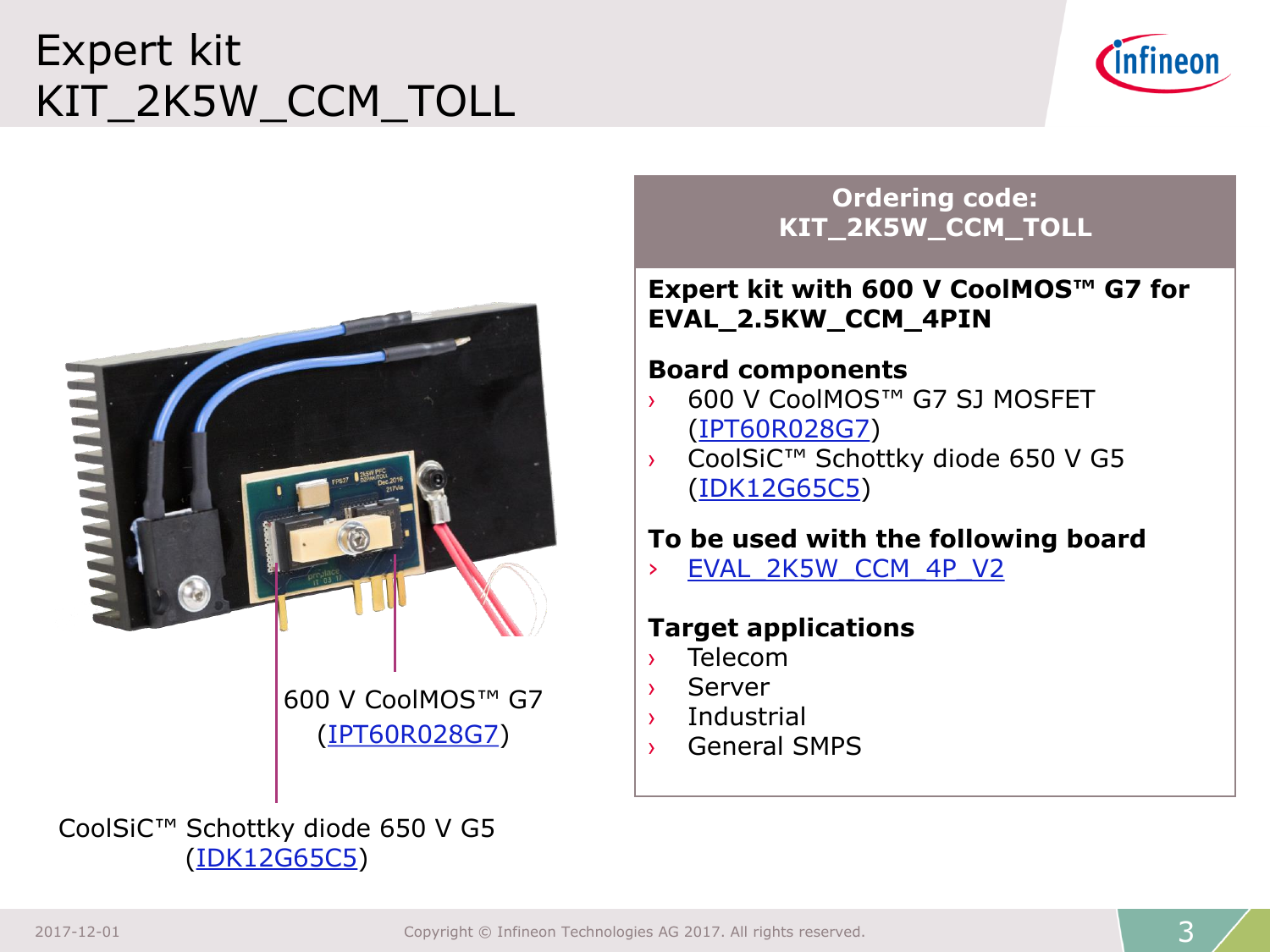### Component features



#### **IPT60R028G7**

#### **CoolMOS™ C7 Gold SJ MOSFET in TO-Leadless (G7) - a new SMD package using Kelvin source concept**

The 600 V CoolMOS™ C7 Gold (G7) SJ MOSFET technology for the first time brings together the benefits of the improved 600 V CoolMOS™ G7 technology, 4pin Kelvin source capability and the improved thermal properties of the TO-Leadless package. This enables now SMD solution for high current hard switching topologies such as power factor correction (PFC) up to 3 kW.

The 600 V CoolMOS™ G7 further more offers new SMD design solutions also for resonant circuits such as high end LLC topologies.

#### **IDK12G65C5**

### **CoolSiC™ Schottky diode 650 V G5**

CoolSiC™ generation 5 represents Infineon's leading edge technology for SiC Schottky barrier diodes. The Infineon proprietary diffusion soldering process, already introduced with G3, is now combined with a new, more compact design and thin wafer technology. The result is a new family of products showing improved efficiency over all load conditions, coming from both the improved thermal characteristics and a lower figure of merit  $(Q_c x)$ V<sub>f</sub>). Benchmark switching behaviour.

- > No reverse recovery charge
- > Smooth recovery curve
- › "Temperature independent switching behaviour
- $\frac{1}{2}$  High operating temperature (T<sub>i</sub> max = 175°C)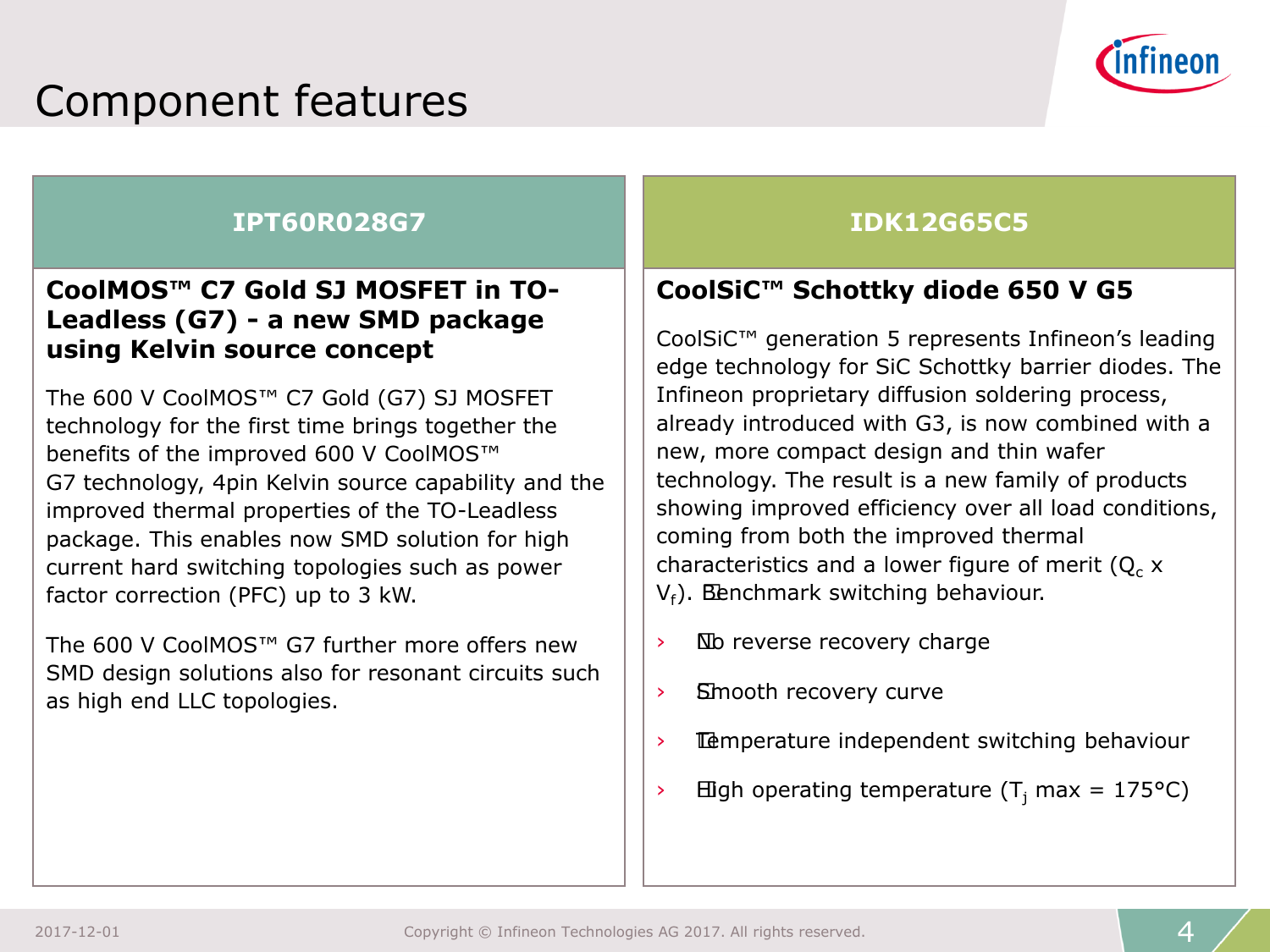### To be used with evaluation board EVAL\_2K5W\_CCM\_4P\_V2



#### EVAL\_2K5W\_CCM\_4P\_V2



#### Technical & order details

| <b>Parameter</b> | <b>Value</b>                                                     |
|------------------|------------------------------------------------------------------|
| Input voltage    | 85 $V_{AC}$ ~ 265 $V_{AC}$                                       |
| Output voltage   | 400 V                                                            |
| Output power     | 2.5k W @ $V_{in}$ = 230 $V_{AC}$<br>1kW @ $V_{in}$ = 90 $V_{AC}$ |
| Peak Efficiency  | >98%                                                             |

| Learn more          |                      |  |
|---------------------|----------------------|--|
| Sales name          | EVAL 2K5W CCM 4P V2  |  |
| SAP Mat number      | SP001712686          |  |
| Infineon Order Code | EVAL2K5WCCM4PV2TOBO1 |  |

- $\rightarrow$  The board is developed for the laboratory use
- This evaluation board help's customers to get familiar with Infineon products and to evaluate different behaviour of conventional 3pin devices compared to the high performance CoolMOS™ C7 devices in TO-247 4pin within a PFC application
- $\rightarrow$  The version V2 also enables the evaluation of the SMD TOLL adaptor kit **[KIT\\_2K5W\\_CCM\\_TOLL](http://www.infineon.com/KIT_2K5W_CCM_TOLL)**
- › Variable switching frequency: 40-200 kHz

#### **Features Benefits**

- $\rightarrow$  Able to analyse the switching performance of different package variants in a very common used PFC topology. It helps to understand the switching behaviour and parasitic influences
- $\rightarrow$  With the various option settings via "solder jumper" it is possible to modify the circuit without changing any layout
- $\rightarrow$  Therefore the evaluation board offers plenty investigation variants
- $\rightarrow$  It shows how to boost the efficiency in a standard PFC topology

Following expert kits are available

- › [KIT\\_2K5W\\_CCM\\_TOLL](https://www.infineon.com/cms/de/product/evaluation-boards/KIT_2K5W_CCM_TOLL/productType.html?productType=5546d4625c167129015c1ae5443c6442) Easy to use SMD solution
- › [KIT\\_6W\\_12V\\_BIAS\\_ICE3](https://www.infineon.com/cms/en/product/evaluation-boards/kit_6w_12v_bias_ice3/) DC-DC Bias board
- › KIT\_6W\_12V\_BIAS\_ICE5 DC-DC Bias board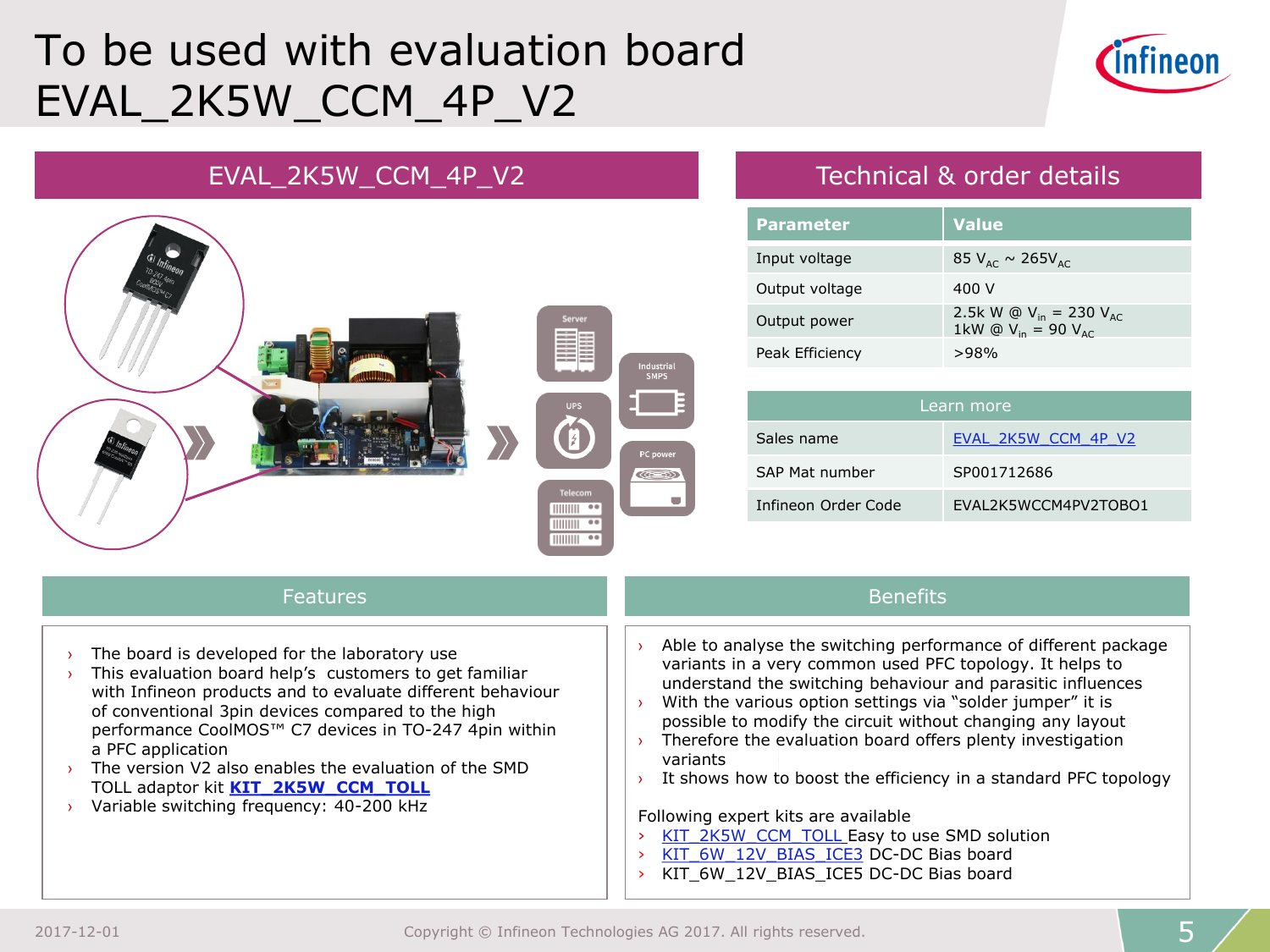### Support



| <b>Technical</b><br>Material | > Application Notes<br><b>Simulation Models</b><br>×.<br><b>Datasheets</b><br>У<br>PCB Design Data<br>× | KIT 2K5W CCM TOLL - Infineon Technologies<br>$\mathcal{P}$<br>EVAL 2K5W CCM 4P V2 - Infineon Technologies |
|------------------------------|---------------------------------------------------------------------------------------------------------|-----------------------------------------------------------------------------------------------------------|
| Evaluation<br><b>Boards</b>  | <b>Evaluation Boards</b><br>У<br>Demoboards<br>У<br><b>Reference Designs</b><br>×.                      | www.infineon.com/evaluationboards<br>×                                                                    |
| <b>Videos</b>                | <b>Technical Videos</b><br>Х<br>Product Information<br>×.<br>Videos                                     | www.infineon.com/mediacenter<br>$\mathbf{v}$                                                              |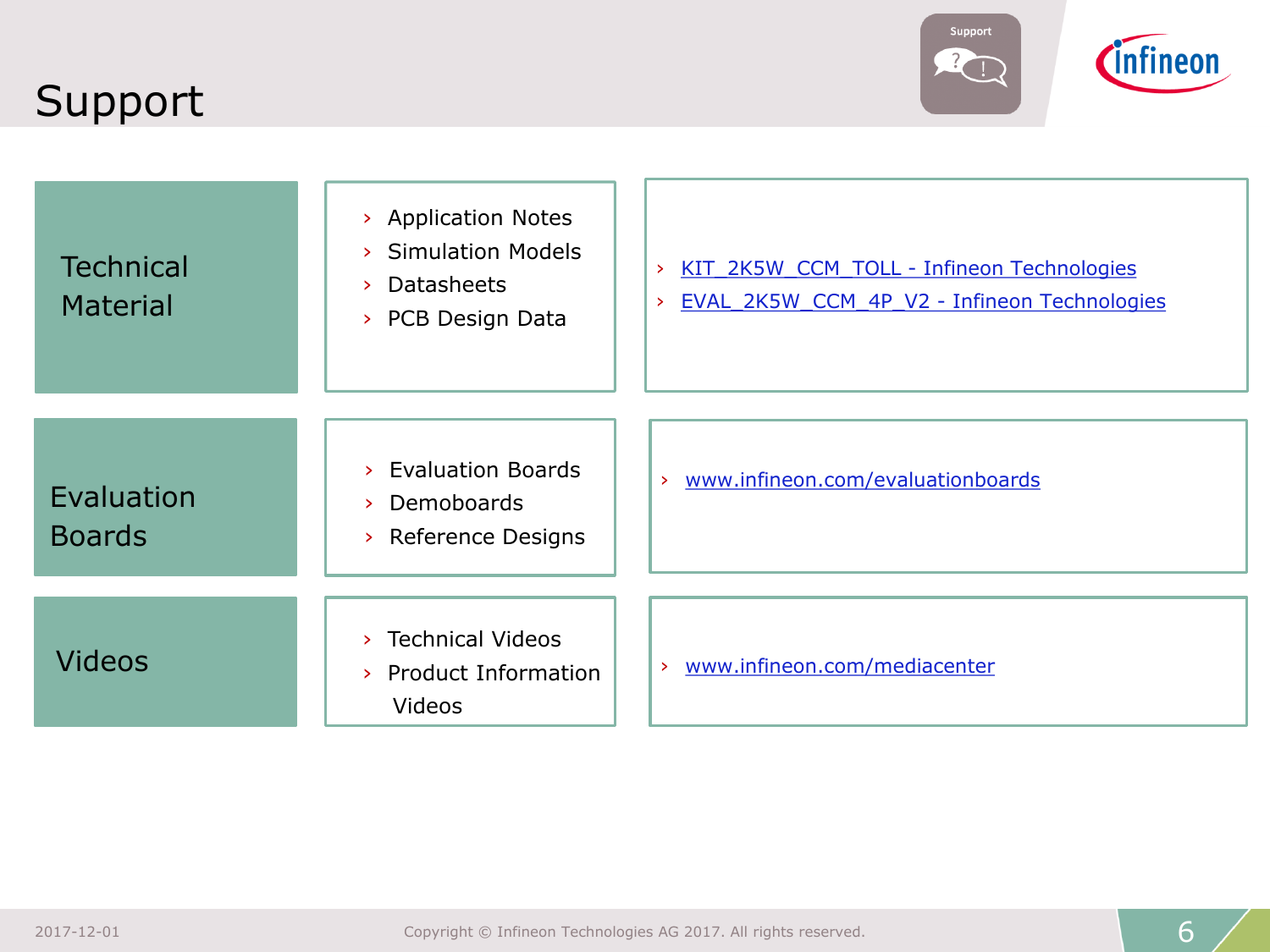

**Transistor & Diode** 

News & Tweets

Sensor

Interface

**Smart Card IC** 

2017-12-01 Copyright © Infineon Technologies AG 2017. All rights reserved.

LED Driver | Lighting ICs

High Power Thyristors & Diodes

Motor Control & Gate Driver

Silicon Carbide (SiC)

AC-DC Supply